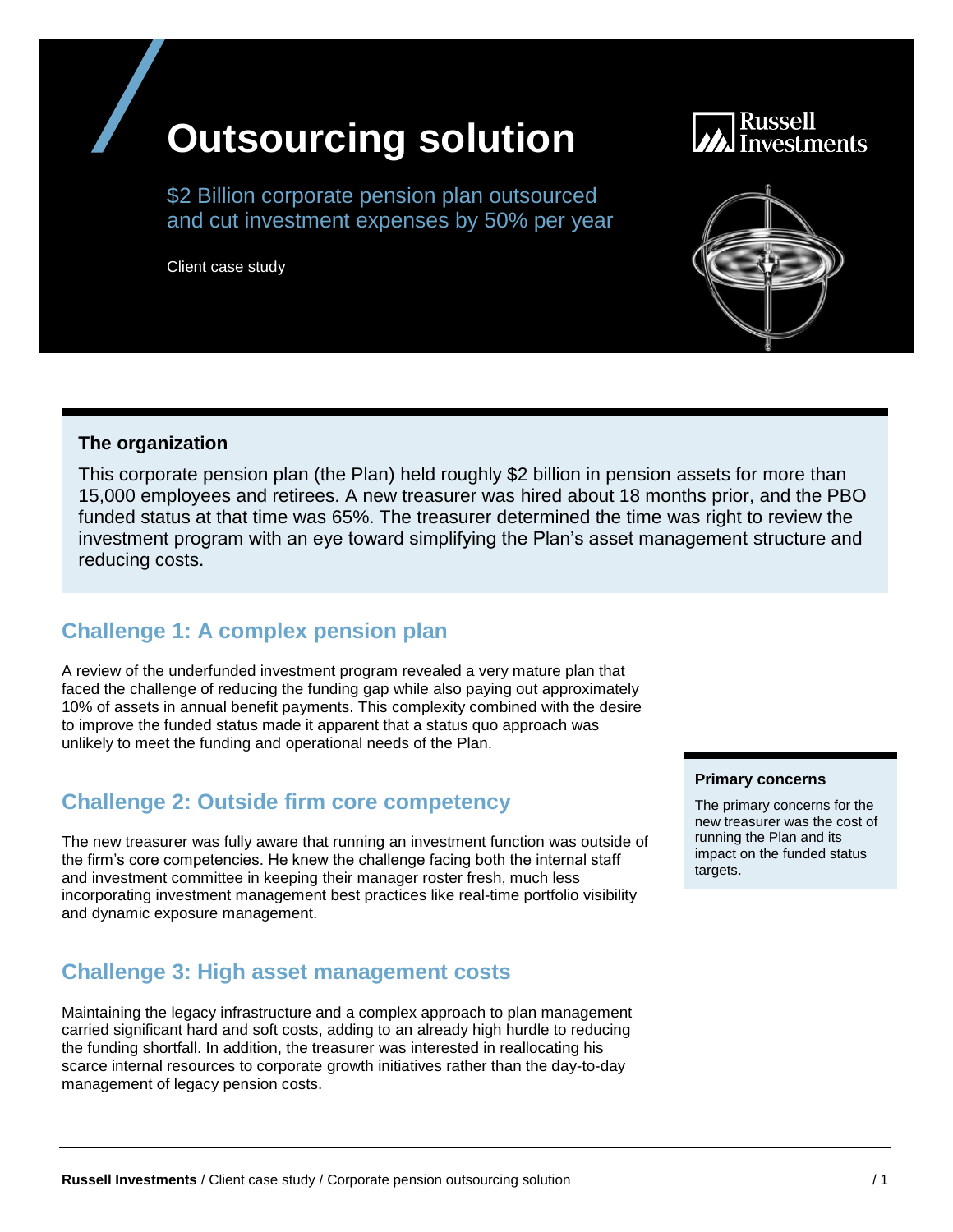## **A strategic solution**

Instead of working with a consultant, the Investment Committee decided that outsourcing to a dedicated OCIO would give the Plan the best chance of meeting its goals while allowing for an increased focus on the firm's core business. This approach would simplify the ongoing management of the Plan for the sponsor, provide access to real time portfolio management, and bring costs into line with industry best practice.

After inviting top tier providers to participate in an RFP, the Plan chose Russell Investments on the strength of its OCIO and dynamic portfolio management capabilities.

#### **Why Russell Investments?**

Russell Investments proposed a turn-key solution that better aligned the portfolio's investment risk with the Plan's overall objectives, provided access to a specific service team with direct experience as former corporate CIOs, and reduced costs.

The proposed solution included:

- **1.** A new strategy designed to improve funded status and reduce reliance on corporate cash by re-risking the portfolio and harnessing market returns.
- **2.** Engage Russell Investments for 3(21) advisory and 3(38) investment management roles at an overall fee that was about half as much as the prior cost of running the pension fund.
- **3.** With such substantial assets under management (~\$2B), the Plan was offered a choice of separate accounts or commingled funds. The Plan opted to invest in Russell Investments' commingled fund structure because they liked its operational simplicity and cost efficiency.
- **4.** Russell Investments' informed rebalancing process that helps the Plan benefit from oversold and overbought market conditions.

## **The transition**

Russell Investments handled the full transition on behalf of the Plan, providing an end-to-end solution that required minimal plan sponsor involvement. This transition maximized in-kind transfers of securities and was delivered at an actual cost that was 33% less than estimates.

As part of the transition to the new structure, the client wanted to dollar cost average their re-risking back into equities. Using a combination of transition management and derivative overlay services, the Plan was able to increase their equity exposure over a period of three months while gradually restructuring their underlying physical securities portfolio.

As an added benefit Russell Investments completed the transition with a 50% reduction in the number of trust accounts being used for the Plan, helping streamline operations and further reduce costs.

#### **Results**

By choosing Russell Investments as an OCIO partner, the Plan was able to:

- Improve funded status by 1% over the prior strategy
- Earn \$1M+ of excess return from Russell Investments' informed rebalancing process
- Reduce overall pension management costs by 50% year-over-year
- Entrust the Plan to a dedicated and experienced service team averaging 19+ years in the industry, freeing up existing staff to focus on core business goals

These results were achieved over the first 12 months of the arrangement.